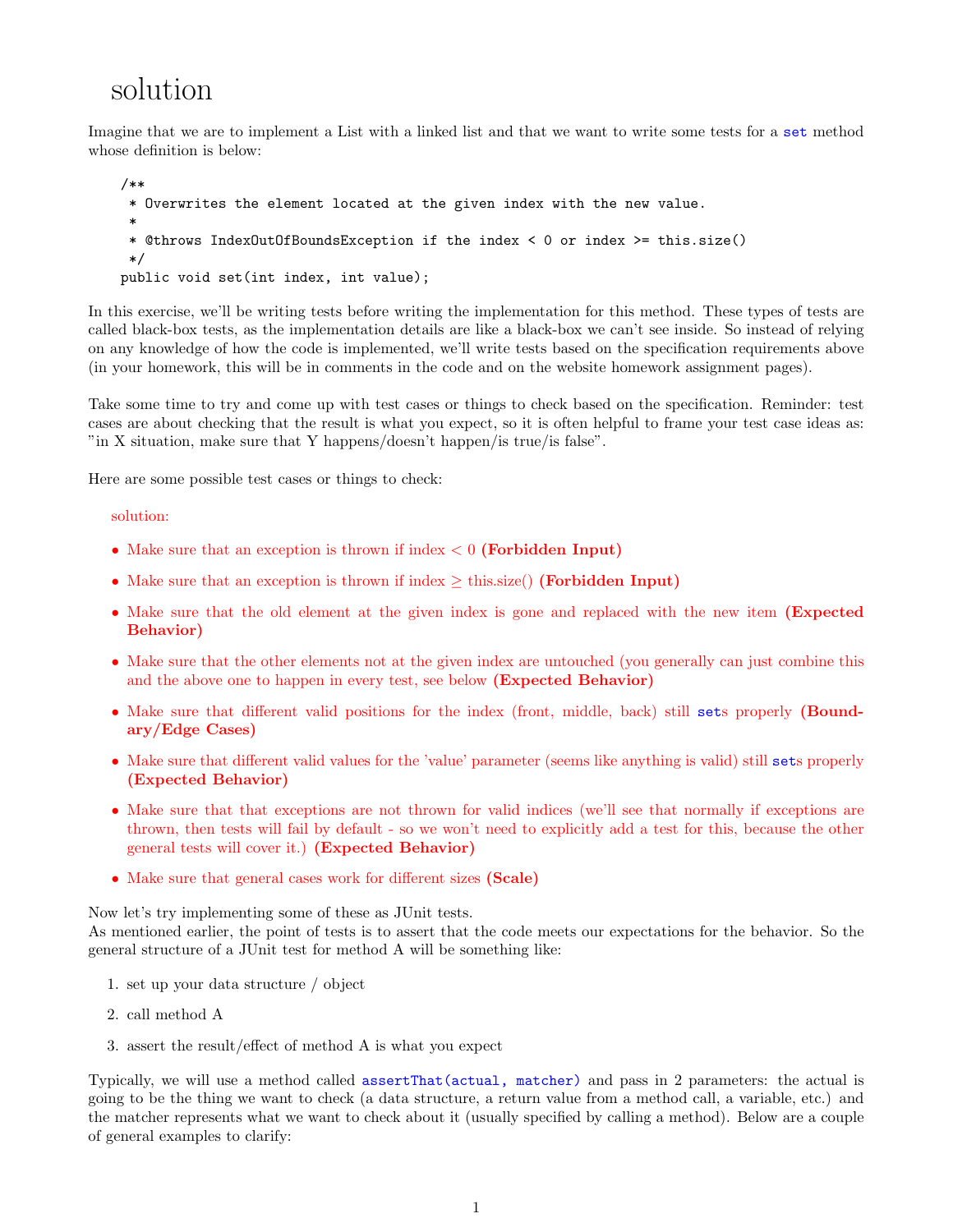```
assertThat(5 * 2, is(10));assertThat("CSE 373 rocks?", containsString("373");
/** for TAs, the equivalent assertEquals/ other ways of doing it **/
assertEquals(10, 5 * 2);
```
Note: these tests are just trivial examples of assertThat – next we'll go over some examples of actually using assertThat to test our method behavior instead of math or String properties.

```
@Test
public void testSetGeneral() {
   LinkedIntList list = new LinkedIntList(new int[]\{2, 4, 6, 8, 10\};list.set(2, 100);
    assertThat(list.get(2), is(100));
    assertThat(list.get(0), is(2));
    assertThat(list.get(1), is(4));
    assertThat(list.get(3), is(8));
    assertThat(list.get(4), is(10));
    assertThat(list.size(), is(5));
}
@Test
public void testSetFront() {
   LinkedIntList list = new LinkedIntList(new int[]{2, 4, 6, 8, 10});
   list.set(0, 100);
    assertThat(list.get(0), is(100));
    assertThat(list.get(1), is(4));
    assertThat(list.get(2), is(6));
    assertThat(list.get(3), is(8));
    assertThat(list.get(4), is(10));
    assertThat(list.size(), is(5));
}
@Test
public void testSetBack() {
   LinkedIntList list = new LinkedIntList(new int[]\{2, 4, 6, 8, 10\};
   list.set(4, 100);
    assertThat(list.get(4), is(100));
    assertThat(list.get(0), is(2));
    assertThat(list.get(1), is(4));
    assertThat(list.get(2), is(6));
    assertThat(list.get(3), is(8));
    assertThat(list.size(), is(5));
}
@Test
public void testSetNegativeIndexThrowsException() {
```

```
LinkedIntList list = new LinkedIntList(new int[]{2, 4, 6, 8, 10});
```